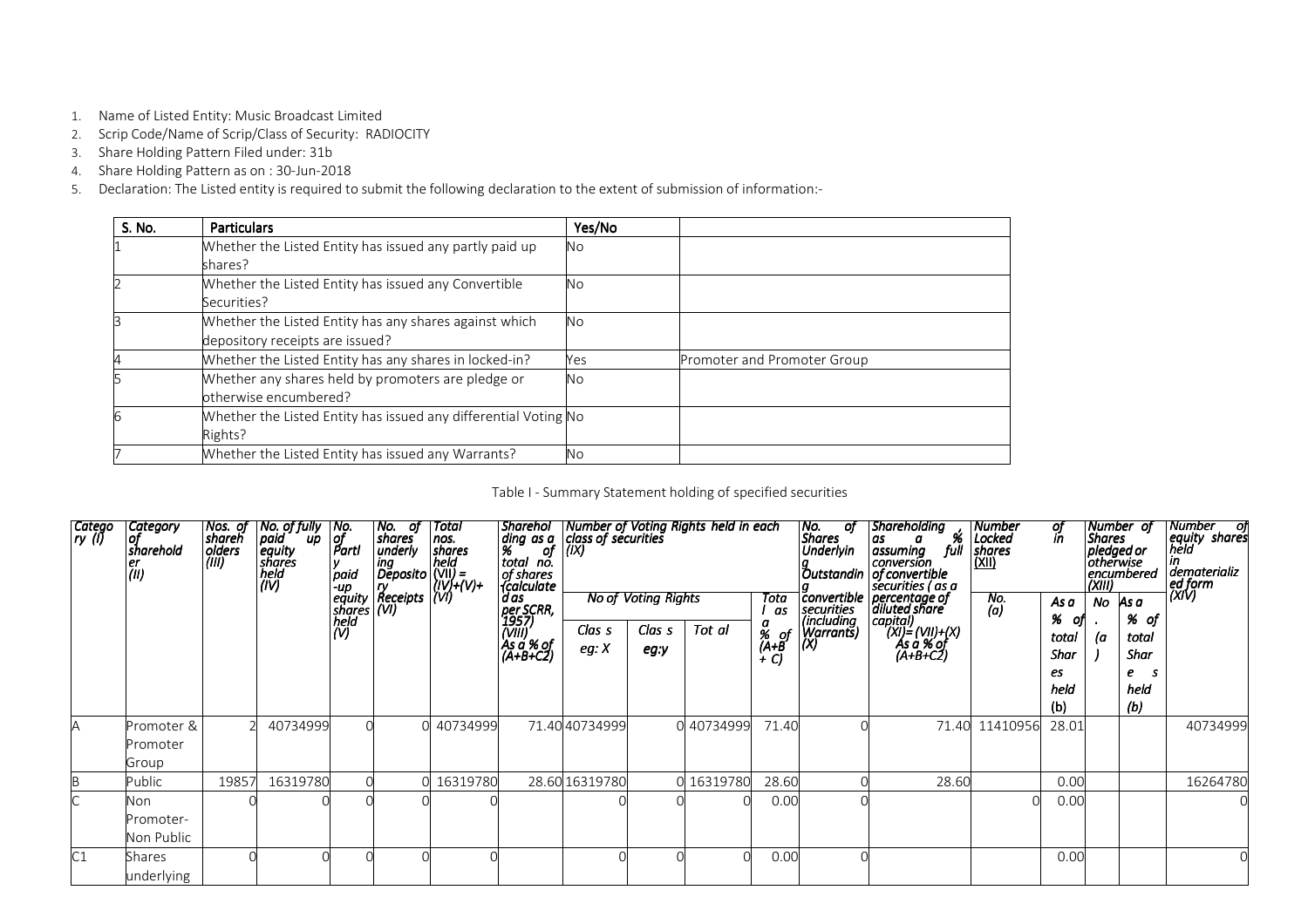|    | DRs         |       |          |  |            |                 |                   |      |      |                       |      |  |          |
|----|-------------|-------|----------|--|------------|-----------------|-------------------|------|------|-----------------------|------|--|----------|
| C2 | Shares held |       |          |  |            | 0.00            |                   | 0.00 | 0.00 |                       | 0.00 |  |          |
|    |             |       |          |  |            |                 |                   |      |      |                       |      |  |          |
|    | Employee    |       |          |  |            |                 |                   |      |      |                       |      |  |          |
|    | Trusts      |       |          |  |            |                 |                   |      |      |                       |      |  |          |
|    | Total       | 19859 | 57054779 |  | 0 57054779 | 100.00 57054779 | 0 57054779 100.00 |      |      | 100.00 11410956 20.00 |      |  | 56999779 |

Table II - Statement showing shareholding pattern of the Promoter and Promoter Group

|    | Category<br>Name<br>of the<br>Shareholders | PAN<br>&।<br>(II) | No. of<br>shareh<br>older<br>(III) | No. of<br>fully<br>paid<br>up<br>equity<br>share<br>s held<br>(IV) | Partly<br>paid-up<br>equity<br>shares<br>held<br>(V) | Nos.<br>of<br>shar<br>es<br>underl<br>ving<br>Depos<br>itory<br>Recei<br>$\overline{(\vee)}$ | Total<br>nos.<br>shares<br>held<br>IV+V+VI) | ehol<br>ding(IX)<br>%<br>calcu<br>ląte<br>d as<br>per<br>SCR<br>$\frac{R}{19}$<br>57<br>As<br>% of<br>a<br>(Ă+B<br>+C2)<br>  (VII)<br>  () | Shar Number of Voting Rights held in<br>ehol $\begin{bmatrix} a_1 & b_2 \\ c_3 & c_4 \end{bmatrix}$ each class of securities<br><b>No of Voting Rights</b><br><b>Class X</b> | Clas<br>S <sub>Y</sub> | Tot al   | Total<br>$\frac{3}{2}$ as $\frac{3}{2}$ %<br>Total<br>Voting<br>rights | No.<br>of<br>Shar<br>es<br>Underl<br>ving<br>Outsta<br>nding<br>conver<br>tible<br>securi<br>ties<br>(inclu<br>ding<br>Warra<br>nts)<br>(X) | Shar<br>ehol<br>din<br>g<br>as<br>%<br>assu<br>min<br>$\mathsf{full}^\mathsf{g}$<br>conv<br>ersio<br>n,<br>$\circ$<br>conv<br>ertib<br>le.<br>secu<br>rities<br>as a<br>perc<br>enta<br>ge<br>of<br>dilu<br>ted<br>sh<br>ar<br>$\begin{bmatrix} c & d \\ d & d \\ e & d \end{bmatrix}$<br>$\begin{bmatrix} 1 & 1 \\ 0 & 0 \\ 0 & 0 \end{bmatrix}$<br>$%$ of<br>$A+$<br>$B_2^+$ | Number of<br>Locked in<br>shares<br>a(XII)<br>a<br>No.<br>(a) | As a<br>%<br>οf<br>tot<br>al<br>Sha<br>r es<br>hel<br>d<br>(b) | Number of<br>Shares<br>pledged or<br>otherwise<br>encumbere<br>$\frac{d}{d}$<br>$\frac{d}{d}$<br>$\frac{d}{d}$<br>TAs a<br>% of<br>(a<br>total<br>shar<br>e<br>- S<br>held<br>(b) | Number of<br>equity<br>shares held<br>in<br>demateriali<br>z<br>ed form<br>(XIV) |
|----|--------------------------------------------|-------------------|------------------------------------|--------------------------------------------------------------------|------------------------------------------------------|----------------------------------------------------------------------------------------------|---------------------------------------------|--------------------------------------------------------------------------------------------------------------------------------------------|------------------------------------------------------------------------------------------------------------------------------------------------------------------------------|------------------------|----------|------------------------------------------------------------------------|---------------------------------------------------------------------------------------------------------------------------------------------|--------------------------------------------------------------------------------------------------------------------------------------------------------------------------------------------------------------------------------------------------------------------------------------------------------------------------------------------------------------------------------|---------------------------------------------------------------|----------------------------------------------------------------|-----------------------------------------------------------------------------------------------------------------------------------------------------------------------------------|----------------------------------------------------------------------------------|
|    | Indian                                     |                   | $\Omega$                           |                                                                    | ∩                                                    |                                                                                              | C                                           | 0.00                                                                                                                                       |                                                                                                                                                                              | $\Omega$               | $\Omega$ | 0.00                                                                   | $\Omega$                                                                                                                                    | 0.00                                                                                                                                                                                                                                                                                                                                                                           |                                                               | 0.00                                                           |                                                                                                                                                                                   | $\Omega$                                                                         |
| la | Individuals/Hind<br>lu undivided<br>Family |                   |                                    | 466482                                                             |                                                      |                                                                                              | 466482                                      | 0.82                                                                                                                                       | 466482                                                                                                                                                                       | $\Omega$               | 466482   | 0.82                                                                   | $\Omega$                                                                                                                                    | 0.82                                                                                                                                                                                                                                                                                                                                                                           | $\Omega$                                                      | 0.00                                                           |                                                                                                                                                                                   | 466482                                                                           |
|    | <b>RUCHI GUPTA</b>                         | AARPG             | $\mathbf{1}$                       | 466482                                                             | $\Omega$                                             | $\overline{0}$                                                                               | 466482                                      | 0.82                                                                                                                                       | 466482                                                                                                                                                                       | $\Omega$               | 466482   | 0.82                                                                   | $\overline{O}$                                                                                                                              | 0.82                                                                                                                                                                                                                                                                                                                                                                           | $\overline{0}$                                                | 0.00                                                           |                                                                                                                                                                                   | 466482                                                                           |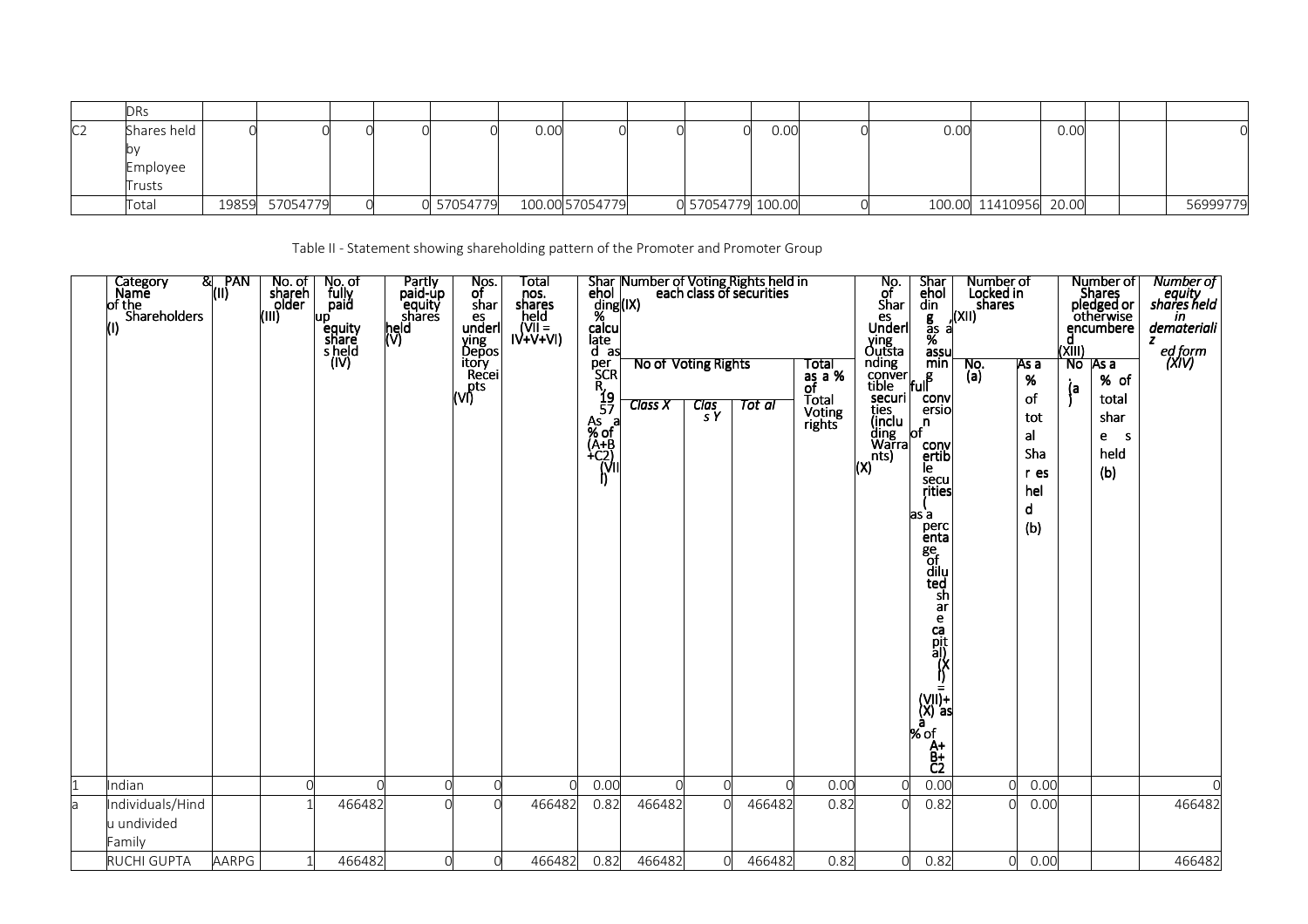|              |                       | 1908J  |          |          |            |          |      |                         |                |       |                |      |                        |      |  |            |
|--------------|-----------------------|--------|----------|----------|------------|----------|------|-------------------------|----------------|-------|----------------|------|------------------------|------|--|------------|
| $\mathsf{b}$ | Central               |        | ∩        |          |            |          | 0.00 |                         | $\Omega$       | 0.00  | $\Omega$       | 0.00 | U                      | 0.00 |  |            |
|              | Government/           |        |          |          |            |          |      |                         |                |       |                |      |                        |      |  |            |
|              | State                 |        |          |          |            |          |      |                         |                |       |                |      |                        |      |  |            |
|              | Government(s)         |        |          |          |            |          |      |                         |                |       |                |      |                        |      |  |            |
|              | Financial             |        | ∩        |          |            | ∩        | 0.00 |                         | $\Omega$       | 0.00  | $\Omega$       | 0.00 | $\cap$                 | 0.00 |  |            |
|              | Institutions/         |        |          |          |            |          |      |                         |                |       |                |      |                        |      |  |            |
|              | <b>Banks</b>          |        |          |          |            |          |      |                         |                |       |                |      |                        |      |  |            |
| d            | Any Other             |        | 40268517 | $\cap$   | $\cap$     | 40268517 |      | 70.5840268517           | 040268517      | 70.58 |                |      | 0 70.58 11410956 28.34 |      |  | 40268517   |
|              | (specify)             |        |          |          |            |          |      |                         |                |       |                |      |                        |      |  |            |
|              | <b>Bodies</b>         |        | 40268517 | ∩        |            |          |      | 40268517 70.58 40268517 | 040268517      | 70.58 |                |      | 0 70.58 11410956 28.34 |      |  | 40268517   |
|              | Corporate             |        |          |          |            |          |      |                         |                |       |                |      |                        |      |  |            |
|              | <b>JAGRAN</b>         | AAACJ3 | 40268517 | $\cap$   | $\sqrt{ }$ | 40268517 |      | 70.5840268517           | 040268517      | 70.58 |                |      | 0 70.58 11410956 28.34 |      |  | 40268517   |
|              | PRAKASHAN             | 404A   |          |          |            |          |      |                         |                |       |                |      |                        |      |  |            |
|              | LIMITED               |        |          |          |            |          |      |                         |                |       |                |      |                        |      |  |            |
|              | Sub-Total (A)(1)      |        | 40734999 | ∩        |            |          |      | 40734999 71.40 40734999 | 040734999      | 71.40 |                |      | 0 71.40 11410956 28.01 |      |  | 40734999   |
| 2            | Foreign               |        | $\cap$   |          |            | $\Omega$ | 0.00 |                         | <sup>o</sup>   | 0.00  | O              | 0.00 |                        | 0.00 |  |            |
| la           | Individuals (Non-     |        |          |          |            | $\cap$   | 0.00 |                         | $\Omega$       | 0.00  | $\Omega$       | 0.00 | U                      | 0.00 |  |            |
|              | Resident              |        |          |          |            |          |      |                         |                |       |                |      |                        |      |  |            |
|              | Individuals/          |        |          |          |            |          |      |                         |                |       |                |      |                        |      |  |            |
|              | Foreign               |        |          |          |            |          |      |                         |                |       |                |      |                        |      |  |            |
|              | Individuals)          |        |          |          |            |          |      |                         |                |       |                |      |                        |      |  |            |
| b            | Government            |        | ∩        | $\cap$   |            | $\Omega$ | 0.00 |                         | $\overline{0}$ | 0.00  | $\Omega$       | 0.00 |                        | 0.00 |  | ſ          |
|              | Institutions          |        | $\Omega$ | $\Omega$ |            | $\Omega$ | 0.00 |                         | $\circ$        | 0.00  | $\overline{O}$ | 0.00 |                        | 0.00 |  | $\cap$     |
| d            | Foreign Portfolio     |        | ∩        | ∩        |            | ∩        | 0.00 |                         | $\Omega$       | 0.00  | O              | 0.00 |                        | 0.00 |  | $\sqrt{ }$ |
|              | Investor              |        |          |          |            |          |      |                         |                |       |                |      |                        |      |  |            |
| e            | Any Other             |        | $\cap$   | Ω        | C          | $\cap$   | 0.00 |                         | $\Omega$       | 0.00  | $\Omega$       | 0.00 | $\Omega$               | 0.00 |  |            |
|              | (specify)             |        |          |          |            |          |      |                         |                |       |                |      |                        |      |  |            |
|              | Sub-Total (A)(2)      |        | $\cap$   | $\Omega$ |            | $\Omega$ | 0.00 |                         | $\Omega$       | 0.00  | $\overline{O}$ | 0.00 |                        | 0.00 |  |            |
|              | Total                 |        | 40734999 |          |            | 40734999 |      | 71.4040734999           | 040734999      | 71.40 |                |      | 0 71.40 11410956 28.01 |      |  | 40734999   |
|              | Shareholding of       |        |          |          |            |          |      |                         |                |       |                |      |                        |      |  |            |
|              | Promoter and          |        |          |          |            |          |      |                         |                |       |                |      |                        |      |  |            |
|              | Promoter Group        |        |          |          |            |          |      |                         |                |       |                |      |                        |      |  |            |
|              | $(A) = (A)(1)+(A)(2)$ |        |          |          |            |          |      |                         |                |       |                |      |                        |      |  |            |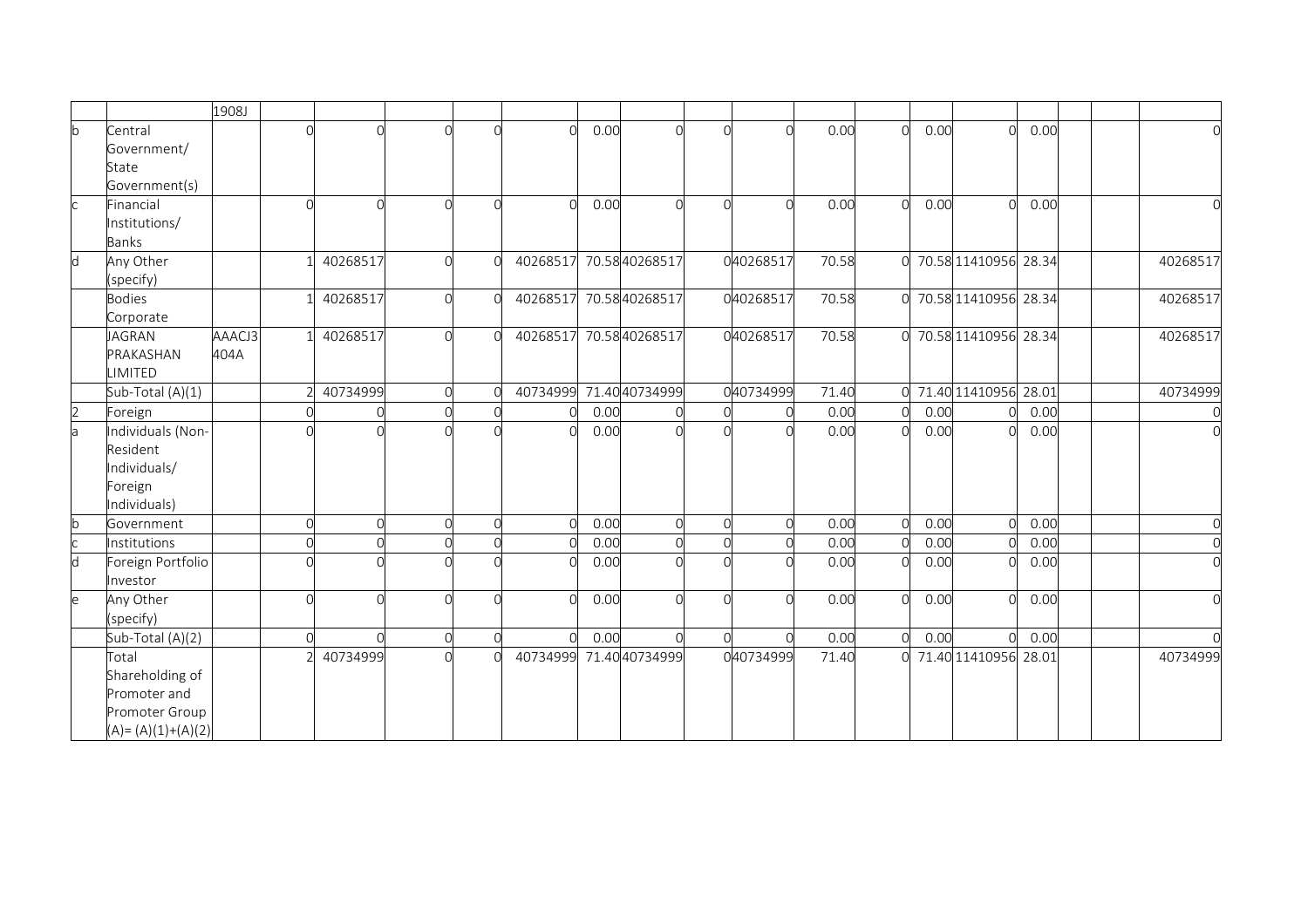|  | Table III - Statement showing shareholding pattern of the Public shareholder |
|--|------------------------------------------------------------------------------|
|  |                                                                              |

|             | Category &<br>Name of the<br>Shareholders<br>(I)                   | PA<br>`N<br>(II) | Nos.<br>of<br>share<br>h<br>older<br>(III) | No. of<br>fully<br>paid up<br>equity<br>share s<br>held (IV) | Partly<br>paid-<br>up<br>equity<br>shares<br>held<br>(V) | Nos. of<br>shares<br>underlyin<br>g<br>Depositor<br>у<br>Receipts<br>(VI) | Total<br>nos.<br>share<br>$\mathsf{s}$<br>held<br>$VII =$<br>IV+V+VI | Shareh<br>ol ding<br>%<br>calculat<br>e das<br>per<br>SCRR,<br>1957<br>As a %<br>of<br>$(A+B+C)$<br>$2)$ VIII | <b>No of Voting Rights</b><br>Class X | Clas<br>s Y | Number of Voting Rights held in<br>each class of securities<br>(IX)<br>Tot al | <b>Total</b><br>as a $\%$<br>of<br><b>Total</b><br>Voting<br>rights | No.<br>of<br>Sha<br>res<br>Un<br>derl<br>yin<br>g<br>Out<br>sta<br>ndi<br>ng<br>con<br>vert<br>ible<br>sec<br>urit<br>ies<br>(inc<br>ludi<br>ng<br>Wa<br>rra<br>nts) | <b>Total</b><br>shareh<br>oldin g<br>, as a<br>%<br>assumi<br>ng full<br>conver<br>sion of<br>conver<br>tible<br>securiti<br>es (as<br>$\boldsymbol{a}$<br>percen<br>tage<br>of<br>diluted<br>share<br>capital<br>(XI) | No<br>(a) | <b>Number</b><br><br>Locked<br>in<br>shares<br>(XII)<br>'As a<br>%<br>of<br>tot<br>al<br>Sha<br>r es<br>hel<br>d<br>(b) | No.<br>(N)<br>o t<br>ap<br>pli<br>ca<br>ble<br>(a) | Number of<br><b>Shares</b><br>pledged or<br>otherwise<br>As a<br>% of<br>total<br>shar<br>e <sub>s</sub><br>held<br>(Not<br>appli<br>$\pmb{c}$<br>able)<br>(b) | Number<br>of equity<br>shares<br>held in<br>demateria<br>liz ed<br>form (XIV) |
|-------------|--------------------------------------------------------------------|------------------|--------------------------------------------|--------------------------------------------------------------|----------------------------------------------------------|---------------------------------------------------------------------------|----------------------------------------------------------------------|---------------------------------------------------------------------------------------------------------------|---------------------------------------|-------------|-------------------------------------------------------------------------------|---------------------------------------------------------------------|----------------------------------------------------------------------------------------------------------------------------------------------------------------------|------------------------------------------------------------------------------------------------------------------------------------------------------------------------------------------------------------------------|-----------|-------------------------------------------------------------------------------------------------------------------------|----------------------------------------------------|----------------------------------------------------------------------------------------------------------------------------------------------------------------|-------------------------------------------------------------------------------|
|             |                                                                    |                  |                                            |                                                              |                                                          |                                                                           |                                                                      |                                                                                                               |                                       |             |                                                                               |                                                                     | (X)                                                                                                                                                                  |                                                                                                                                                                                                                        |           |                                                                                                                         |                                                    |                                                                                                                                                                |                                                                               |
|             | Institutions<br>Mutual Funds/                                      |                  |                                            | 4633707                                                      |                                                          | ∩                                                                         | 4633707                                                              | 0.00<br>8.12                                                                                                  | $\Omega$<br>4633707                   |             | $\Omega$<br>4633707                                                           | 0.00<br>8.12                                                        | $\mathbf 0$<br>$\overline{0}$                                                                                                                                        | 0.00<br>8.12                                                                                                                                                                                                           | $\Omega$  | 0.00<br>0.00                                                                                                            |                                                    |                                                                                                                                                                | 0<br>4633707                                                                  |
| la          | FRANKLIN INDIA AAATT<br>SMALLER<br><b>COMPANIES</b><br><b>FUND</b> | 4931H            |                                            | 3957435                                                      |                                                          | ∩                                                                         | 3957435                                                              |                                                                                                               | 6.94 3957435                          |             | 3957435                                                                       | 6.94                                                                | $\Omega$                                                                                                                                                             | 6.94                                                                                                                                                                                                                   |           | 0.00                                                                                                                    |                                                    |                                                                                                                                                                | 3957435                                                                       |
| $\mathsf b$ | Venture Capital<br>Funds                                           |                  |                                            |                                                              |                                                          | $\cap$                                                                    |                                                                      | 0.00                                                                                                          | $\Omega$                              | $\cap$      | $\Omega$                                                                      | 0.00                                                                | $\Omega$                                                                                                                                                             | 0.00                                                                                                                                                                                                                   |           | 0.00                                                                                                                    |                                                    |                                                                                                                                                                |                                                                               |
| <b>c</b>    | Alternate<br>Investment<br>Funds                                   |                  |                                            |                                                              |                                                          | $\cap$                                                                    |                                                                      | 0.00                                                                                                          | $\cap$                                | $\cap$      | $\cap$                                                                        | 0.00                                                                | $\overline{O}$                                                                                                                                                       | 0.00                                                                                                                                                                                                                   |           | 0.00                                                                                                                    |                                                    |                                                                                                                                                                |                                                                               |
| d           | Foreign Venture<br>Capital Investors                               |                  | $\cap$                                     |                                                              |                                                          | $\cap$                                                                    |                                                                      | 0.00                                                                                                          | $\cap$                                | $\cap$      | $\cap$                                                                        | 0.00                                                                | $\Omega$                                                                                                                                                             | 0.00                                                                                                                                                                                                                   |           | 0.00                                                                                                                    |                                                    |                                                                                                                                                                |                                                                               |
| e           | Foreign Portfolio<br>Investors                                     |                  | 13                                         | 2279429                                                      |                                                          |                                                                           | 0 2279429                                                            | 4.00                                                                                                          | 2279429                               | $\cap$      | 2279429                                                                       | 4.00                                                                | $\Omega$                                                                                                                                                             | 4.00                                                                                                                                                                                                                   |           | 0.00                                                                                                                    |                                                    |                                                                                                                                                                | 2279429                                                                       |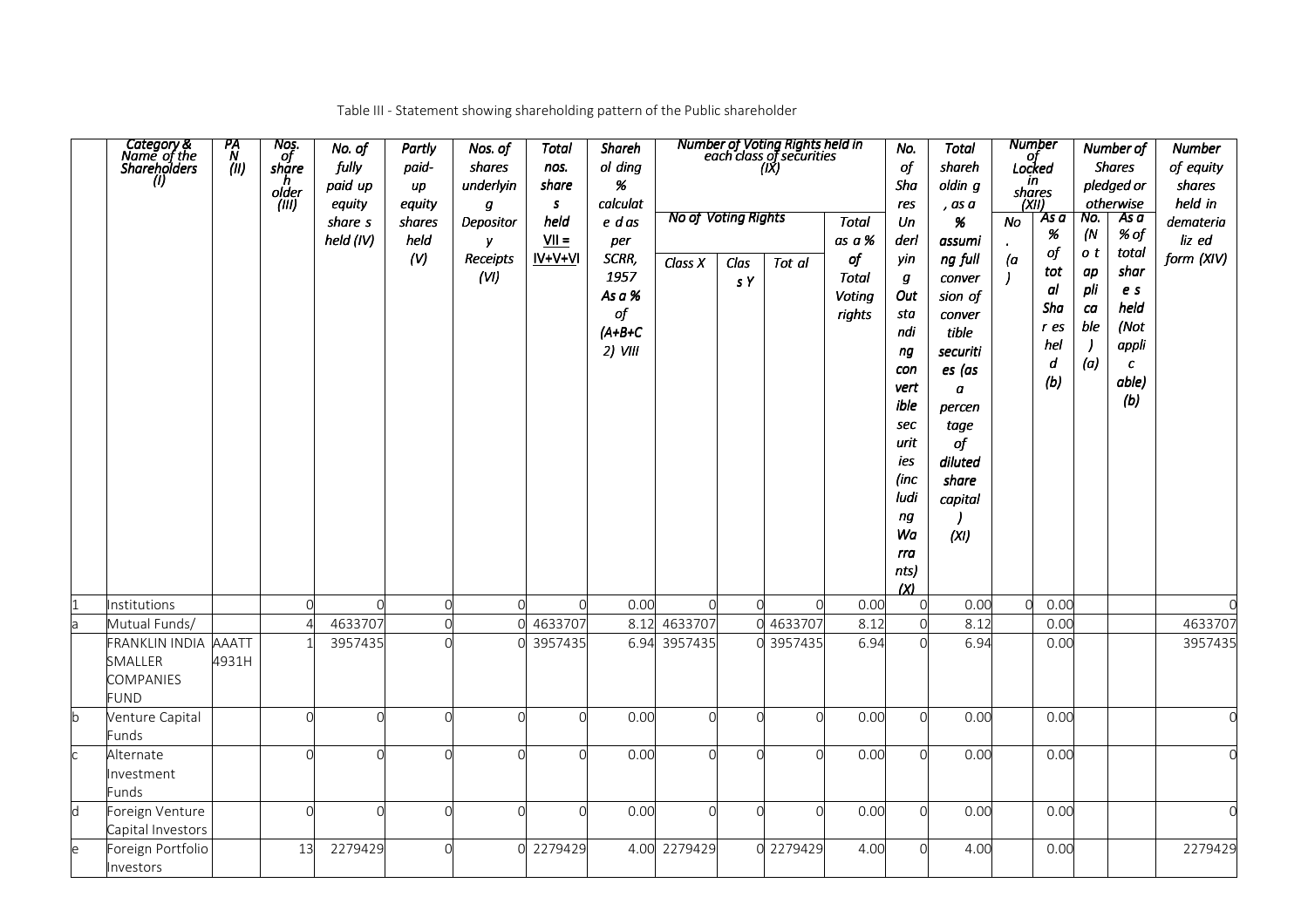|                | KOTAK FUNDS -<br><b>INDIA MIDCAP</b><br><b>FUND</b>                                            | <b>AAGCK</b><br>4148L |                | 820798   | $\Omega$       | $\cap$   | 820798     | 1.44 | 820798        | $\overline{O}$ | 820798    | 1.44  | ∩        | 1.44  | 0.00 |  | 820798  |
|----------------|------------------------------------------------------------------------------------------------|-----------------------|----------------|----------|----------------|----------|------------|------|---------------|----------------|-----------|-------|----------|-------|------|--|---------|
|                | Financial<br>Institutions/<br>Banks                                                            |                       |                | 12299    | $\Omega$       |          | 12299      | 0.02 | 12299         | $\Omega$       | 12299     | 0.02  | $\cap$   | 0.02  | 0.00 |  | 12299   |
| g              | Insurance<br>Companies                                                                         |                       | $\Omega$       | $\cap$   | $\cap$         | $\cap$   |            | 0.00 | $\cap$        | $\Omega$       |           | 0.00  | $\cap$   | 0.00  | 0.00 |  |         |
| h              | Provident Funds/<br>Pension Funds                                                              |                       | $\cap$         | $\cap$   | $\cap$         | $\cap$   |            | 0.00 |               | $\Omega$       |           | 0.00  | $\cap$   | 0.00  | 0.00 |  |         |
|                | Any Other<br>(specify)                                                                         |                       | $\Omega$       | $\Omega$ | $\Omega$       | $\Omega$ |            | 0.00 | $\cap$        | $\Omega$       |           | 0.00  | $\Omega$ | 0.00  | 0.00 |  |         |
|                | Sub-Total (B)(1)                                                                               |                       | 19             | 6925435  | $\Omega$       |          | 6925435    |      | 12.14 6925435 |                | 0 6925435 | 12.14 | $\Omega$ | 12.14 | 0.00 |  | 6925435 |
| $\overline{2}$ | Central<br>Government/<br>State<br>Government(s)/<br>President of<br>India                     |                       |                |          |                |          |            | 0.00 |               |                |           | 0.00  | $\Omega$ | 0.00  | 0.00 |  |         |
|                | Sub-Total (B)(2)                                                                               |                       | $\Omega$       | $\Omega$ | $\overline{0}$ | $\Omega$ | $\sqrt{ }$ | 0.00 | $\cap$        | $\overline{0}$ |           | 0.00  | $\Omega$ | 0.00  | 0.00 |  |         |
| З              | Non-institutions                                                                               |                       | $\Omega$       |          | $\Omega$       |          |            | 0.00 |               |                |           | 0.00  | $\cap$   | 0.00  | 0.00 |  |         |
|                | Individuals -                                                                                  |                       | 18229          | 3856708  | $\overline{0}$ |          | 3856708    |      | 6.76 3856708  | $\cap$         | 3856708   | 6.76  | $\Omega$ | 6.76  | 0.00 |  | 3801708 |
|                | Individual<br>shareholders<br>holding nominal<br>share capital up<br>to Rs. 2 lakhs.           |                       | 18217          | 1616341  |                |          | 1616341    |      | 2.83 1616341  |                | 0 1616341 | 2.83  |          | 2.83  | 0.00 |  | 1586341 |
| ii.            | Individual<br>shareholders<br>holding nominal<br>share capital in<br>excess of Rs. 2<br>lakhs. |                       | 12             | 2240367  | $\cap$         | $\cap$   | 2240367    |      | 3.93 2240367  |                | 0 2240367 | 3.93  | $\cap$   | 3.93  | 0.00 |  | 2215367 |
|                | APURVA<br><b>PUROHIT</b>                                                                       | AAIPP5<br>125B        |                | 1228500  | $\Omega$       |          | 1228500    |      | 2.15 1228500  |                | 0 1228500 | 2.15  | $\cap$   | 2.15  | 0.00 |  | 1228500 |
| $\mathsf b$    | NBFCs registered<br>with RBI                                                                   |                       |                | 53595    | $\cap$         | $\Omega$ | 53595      | 0.09 | 53595         | $\Omega$       | 53595     | 0.09  | $\Omega$ | 0.09  | 0.00 |  | 53595   |
|                | Employee Trusts                                                                                |                       | $\overline{0}$ | $\Omega$ | $\overline{0}$ | $\Omega$ |            | 0.00 | $\Omega$      | $\Omega$       |           | 0.00  | $\Omega$ | 0.00  | 0.00 |  |         |
| d              | Overseas<br>Depositories<br>(holding DRs)                                                      |                       |                |          |                |          |            | 0.00 |               |                |           | 0.00  | $\Omega$ | 0.00  | 0.00 |  |         |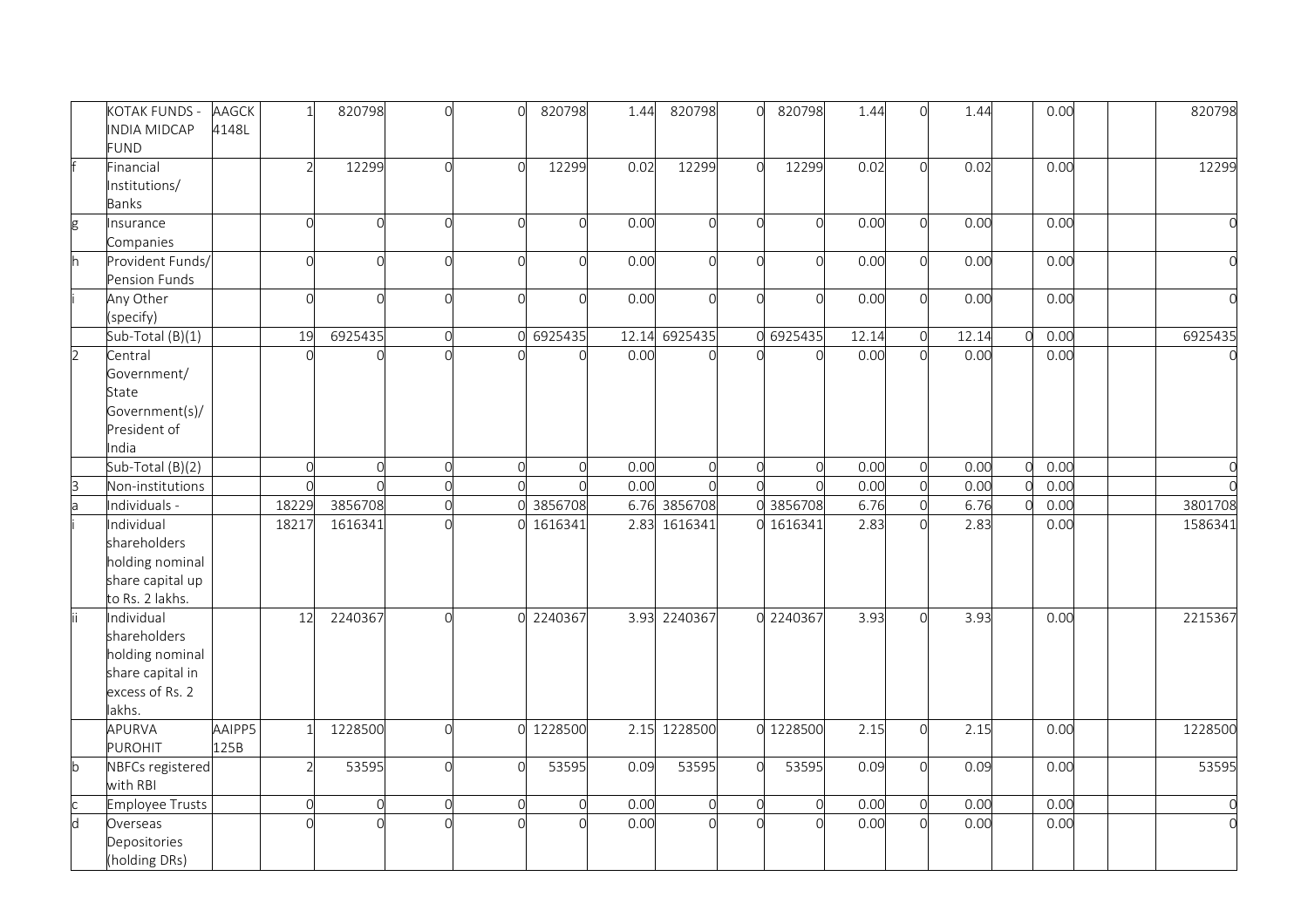|   | (balancing<br>figure)                                                                  |       |          |        |         |       |              |        |           |       |          |       |      |  |          |
|---|----------------------------------------------------------------------------------------|-------|----------|--------|---------|-------|--------------|--------|-----------|-------|----------|-------|------|--|----------|
| e | Any Other<br>(specify)                                                                 | 1607  | 5484042  | $\cap$ | 5484042 |       | 9.61 5484042 |        | 5484042   | 9.61  | $\cap$   | 9.61  | 0.00 |  | 5484042  |
|   | <b>Bodies</b><br>Corporate                                                             | 193   | 5265448  |        | 5265448 | 9.23  | 5265448      |        | 0 5265448 | 9.23  |          | 9.23  | 0.00 |  | 5265448  |
|   | <b>HDFC STANDARD AAACH</b><br>LIFE INSURANCE 8755L<br><b>COMPANY</b><br><b>LIMITED</b> |       | 3810892  |        | 3810892 | 6.68  | 3810892      |        | 0 3810892 | 6.68  |          | 6.68  | 0.00 |  | 3810892  |
|   | Clearing<br>Members                                                                    | 28    | 7986     |        | 7986    | 0.01  | 7986         | $\cap$ | 7986      | 0.01  | $\Omega$ | 0.01  | 0.00 |  | 7986     |
|   | <b>HUF</b>                                                                             | 1193  | 120650   |        | 120650  | 0.21  | 120650       |        | 120650    | 0.21  |          | 0.21  | 0.00 |  | 120650   |
|   | Non-Resident<br>Indian (NRI)                                                           | 191   | 79558    |        | 79558   | 0.14  | 79558        |        | 79558     | 0.14  | $\Omega$ | 0.14  | 0.00 |  | 79558    |
|   | Trusts                                                                                 |       | 10400    |        | 10400   | 0.02  | 10400        |        | 10400     | 0.02  |          | 0.02  | 0.00 |  | 10400    |
|   | Sub-Total (B)(3)                                                                       | 19838 | 9394345  |        | 9394345 | 16.47 | 9394345      |        | 9394345   | 16.47 |          | 16.47 | 0.00 |  | 9339345  |
|   | <b>Total Public</b><br>Shareholding<br>$(B)$ =<br>$(B)(1)+(B)(2)+(B)(B)$<br>3)         | 19857 | 16319780 |        | 1631978 | 28.60 | 1631978      |        | 0 1631978 | 28.60 |          | 28.60 | 0.00 |  | 16264780 |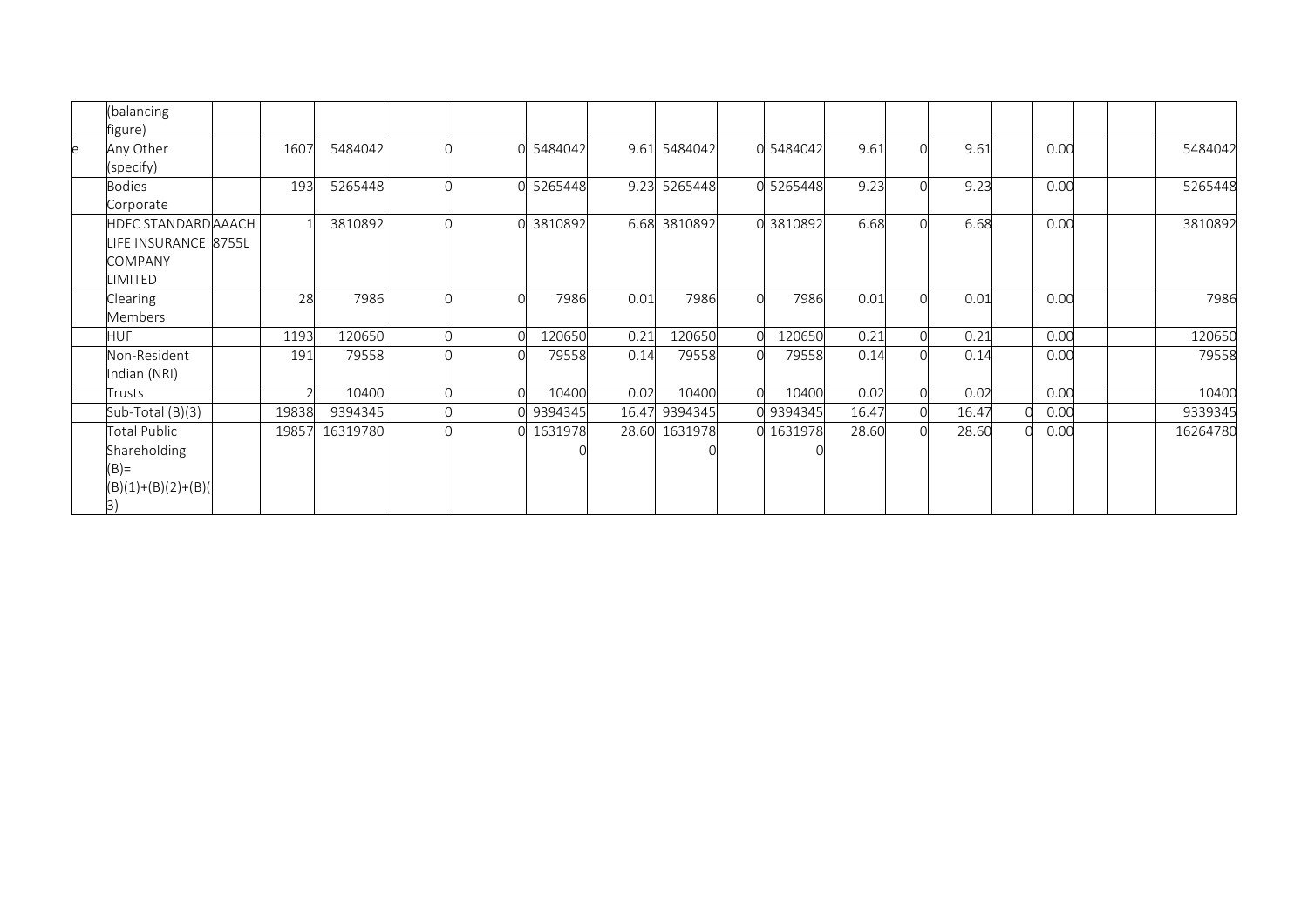Table IV - Statement showing shareholding pattern of the Non Promoter- Non Public shareholder

|                | Category &<br>Name<br>anne<br>of the<br>Shareholders<br>(I)                                                      | PAN<br>(II) | No. of<br>shareh<br>older<br>(III) | No. of<br>fully<br>paid<br>up<br>equity<br>share<br>s held<br>(IV) | Partly<br>paid-up<br>equity<br>shares<br>held<br>(V) | <i>Nos. of<br/>shares<br/>underlying<br/>Depository<br/>Receipts<br/>(VI)</i> | Total no.<br>shares<br>held<br><u>(VII =</u><br><u>IV+V+VI)</u> | Sharehol<br>ding %<br>calculate<br>d as per<br>SCRR,<br>1957<br>As a % of<br>(A+B+C2)<br>(VIII) | $\frac{Clas}{sX}$ | each class of securities<br>(IX)<br>No of Voting<br>Rights<br>$\frac{Clas}{sY}$ | Tо<br>t<br>al | Number of Voting Rights held<br>Total<br>$as a \%$<br>of<br><b>Total</b><br>Voting<br>rights | No. of<br>Shares<br>Underlying<br>Outstandin<br>convertible<br>securities<br>(including<br>Warrants)<br>(X) | Total<br>shareholdin<br>g , as a %<br>assuming<br>full<br>conversion<br>of<br>convertible<br>securities (<br>as a<br>percentage<br>of diluted<br>share<br>capital)<br>(XI) | No. | Number of<br>Locked in<br>shares<br>(XII)<br>As a<br>%<br>of<br>tot<br>al<br>Sha<br>r es<br>hel<br>d | No.<br>(N<br>o t<br>ap<br>pli<br>ca<br>ble | Number of<br>Shares<br>pledged or<br>otherwise<br>encumbere<br>(XIII)<br>As a<br>% of<br>total<br>shar<br>e s<br>held<br>(Not<br>appli<br>C<br>able) | <b>Number of</b><br>equity<br>shares held<br>in<br>demateriali<br>z<br>ed form<br>(XIV)<br>Applicable) |
|----------------|------------------------------------------------------------------------------------------------------------------|-------------|------------------------------------|--------------------------------------------------------------------|------------------------------------------------------|-------------------------------------------------------------------------------|-----------------------------------------------------------------|-------------------------------------------------------------------------------------------------|-------------------|---------------------------------------------------------------------------------|---------------|----------------------------------------------------------------------------------------------|-------------------------------------------------------------------------------------------------------------|----------------------------------------------------------------------------------------------------------------------------------------------------------------------------|-----|------------------------------------------------------------------------------------------------------|--------------------------------------------|------------------------------------------------------------------------------------------------------------------------------------------------------|--------------------------------------------------------------------------------------------------------|
|                | Custodian/DR<br>Holder                                                                                           |             | ∩                                  |                                                                    |                                                      |                                                                               |                                                                 |                                                                                                 |                   |                                                                                 |               | 0.00                                                                                         |                                                                                                             |                                                                                                                                                                            |     | 0.00                                                                                                 |                                            |                                                                                                                                                      |                                                                                                        |
| $\overline{2}$ | Employee<br><b>Benefit Trust</b><br>(under SEBI<br>(Share based<br>Employee<br>Benefit)<br>Regulations,<br>2014) |             |                                    |                                                                    |                                                      |                                                                               |                                                                 | 0.00                                                                                            |                   |                                                                                 |               | 0.00                                                                                         |                                                                                                             | 0.00                                                                                                                                                                       |     | 0.00                                                                                                 |                                            |                                                                                                                                                      |                                                                                                        |
|                | Total Non-<br>Promoter-Non<br>Public<br>Shareholding<br>$(C) = (C)(1)+(C)(2)$                                    |             |                                    |                                                                    |                                                      |                                                                               |                                                                 |                                                                                                 |                   |                                                                                 | $\cap$        | 0.00                                                                                         |                                                                                                             |                                                                                                                                                                            |     | 0.00                                                                                                 |                                            |                                                                                                                                                      |                                                                                                        |